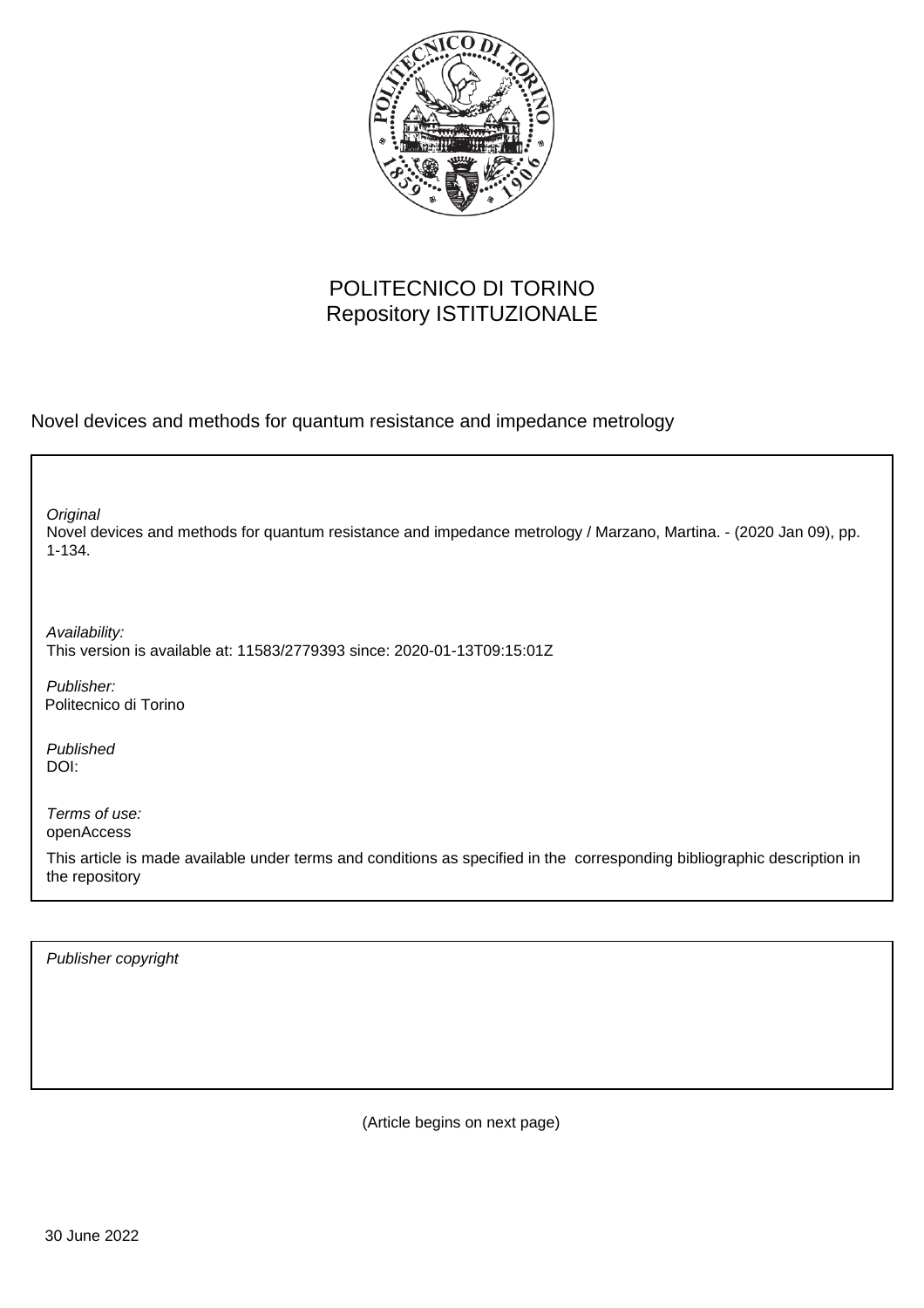## **Summary**

Martina Marzano December 20, 2019

The dissertation describes the work performed in the laboratories of three National Metrology Institutes: at the Istituto Nazionale di Ricerca Metrologica (INRIM), Turin, Italy, and, as a guest researcher, at the National Metrology Institute of Japan (NMIJ), National Institute of Advanced Industrial Science and Technology, Tsukuba, Japan and at the National Institute of Standards and Technology (NIST), Gaithersburg, MD, US. The thesis was carried out in the framework of the resistance and impedance metrology in the current International System of Units, and is focused, in particular, on the realization of the units ohm, farad and henry from the quantum Hall effect and on the measurement techniques used to calibrate resistance and impedance standards.

This dissertation reports my work on three theoretical and experimental methods. The first is a general method to analyze complex measuring circuits that can be applied to the simulation of interconnected networks of quantum Hall effect elements, such as quantum Hall array resistance standards (QHARS). The method is implemented as a Mathematica application, the QHARSmachine, which estimates the error of a QHARS as a probability distribution simulated with a Monte Carlo analysis on the basis of the layout of the circuit network and the set of stray resistances of all interconnections. As an example, the QHARSmachine is applied to an existing  $1 \text{ M}\Omega$  QHARS fabricated by the NMIJ.

The second method is a DC quantum Hall effect Kelvin resistance bridge, designed and implemented to direct calibrate a four-terminal resistance standards operating at room temperature against the quantum Hall effect. The bridge is implemented as a bridge-on-a-chip based on a graphene QHARS, fabricated at NIST. The resulting system is simple and robust, requiring only few leads to connect the room temperature standard resistor and the measuring electronics. Moreover, with this method, only two room temperature electronic instruments of standard accuracy are necessary for the calibration of four-terminal resistance standards operating at room temperature. The calibration accuracy of an artefact standard resistor with nominal value  $R_{\rm H}$ is at the level of a few parts in  $10^9$  (standard uncertainty). The calibration